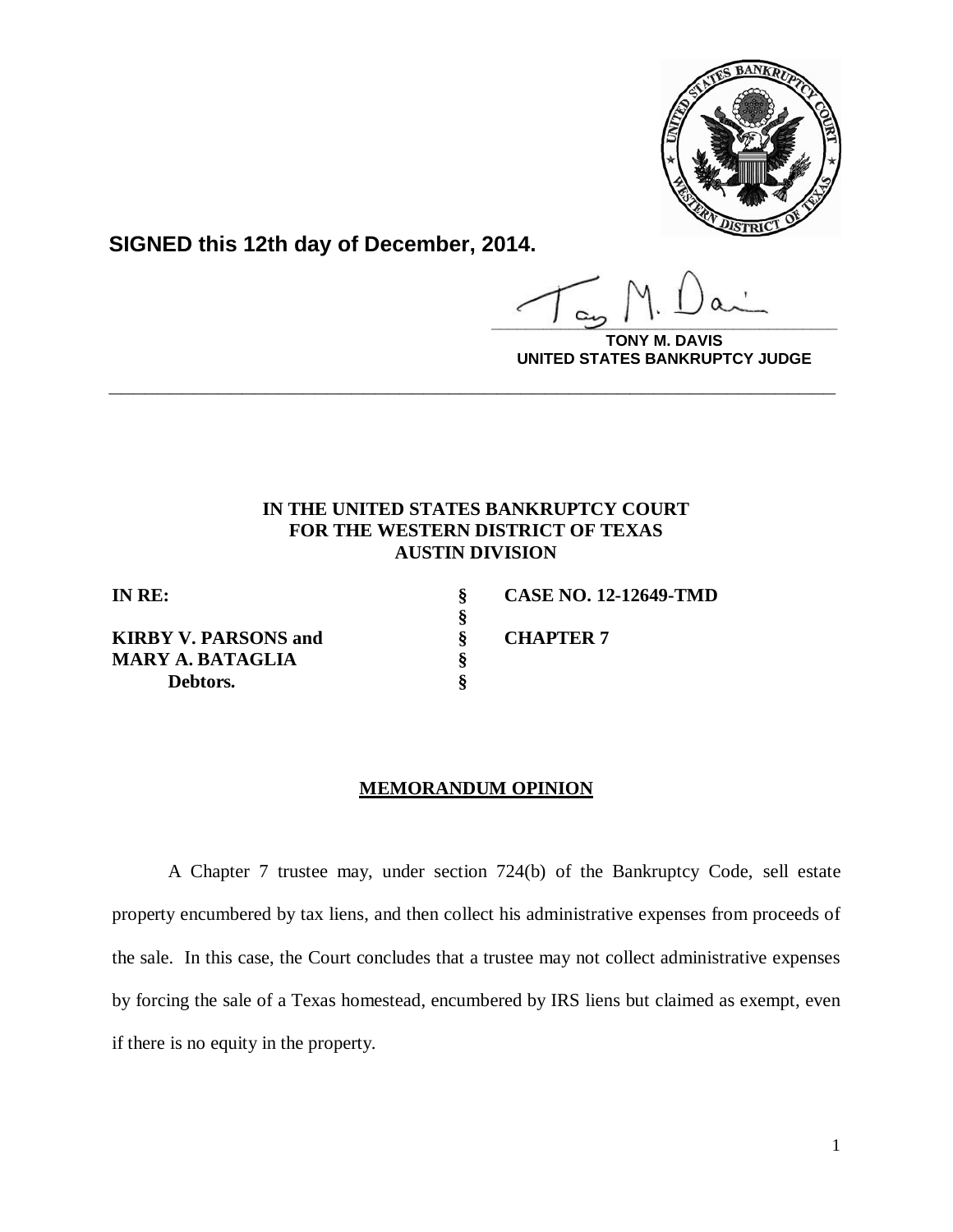### **I. Factual and Procedural Background**

Kirby W. Parsons and Mary A. Battaglia (the "Debtors") filed for bankruptcy on November 29, 2012, initially seeking relief under the reorganization provisions of Chapter 11 of Title 11 of the United States Code (the "Bankruptcy Code"). The Debtors claimed as exempt a homestead on 11500 Antigua Drive (the "Homestead"), based on the Texas homestead exemption.<sup>1</sup> The Debtors asserted that the Homestead was subject to liens totaling \$341,582, including a \$330,000 lien held by the Internal Revenue Service (the "IRS"). ECF No. 1 at 16. Faced with these liens, the Debtors asserted an exemption value of \$0. ECF. No. 1 at 11. The Debtors also used the Texas Property Code to claim as exempt three firearms<sup>2</sup> and an insurance claim (the "Insurance Claim") for damage to a 2000 Chevrolet van. 3 ECF No. 1 at 14.No objections to any of these exemption claims were filed at that time.

The Debtors filed a Chapter 11 Plan on September 25, 2013, and an Amended Chapter 11 Plan on October 14, 2013. ECF Nos. 39 and 46. The IRS and the United States Trustee (the "US Trustee") both filed objections to confirmation of the Amended Chapter 11 Plan. ECF Nos. 54 and 55. The Court denied confirmation of this plan on December 9, 2013. ECF No. 70. Despite this failure, the case lingered in Chapter 11 until April 2014, when the US Trustee filed a Motion to Dismiss or, in the Alternative, to Convert Case from Chapter 11 to Chapter 7. ECF No. 63. On May 5, 2014, the Court granted the US Trustee's motion by converting the case to the liquidation provisions of Chapter 7. ECF No. 74.

The Debtors then filed amendments to their lists of assets, claims and exemptions. ECF Nos. 78 and 79. In Schedule C of the Amended Petition, the Debtors once again listed the

 $\overline{\phantom{a}}$ 

<sup>&</sup>lt;sup>1</sup> Tex. Const. art. XVI, § 51; Tex. Prop. Code § 41.001(2001); Tex. Prop. Code § 41.002 (2000).

<sup>&</sup>lt;sup>2</sup> Tex. Prop. Code § 42.001(a) (2007); Tex. Prop. Code § 42.002(a)(7) (2001) (exemption for two firearms).

 $3 \S 42.001(a); \S 42.002(a)(9)$  (exemption for motor vehicle).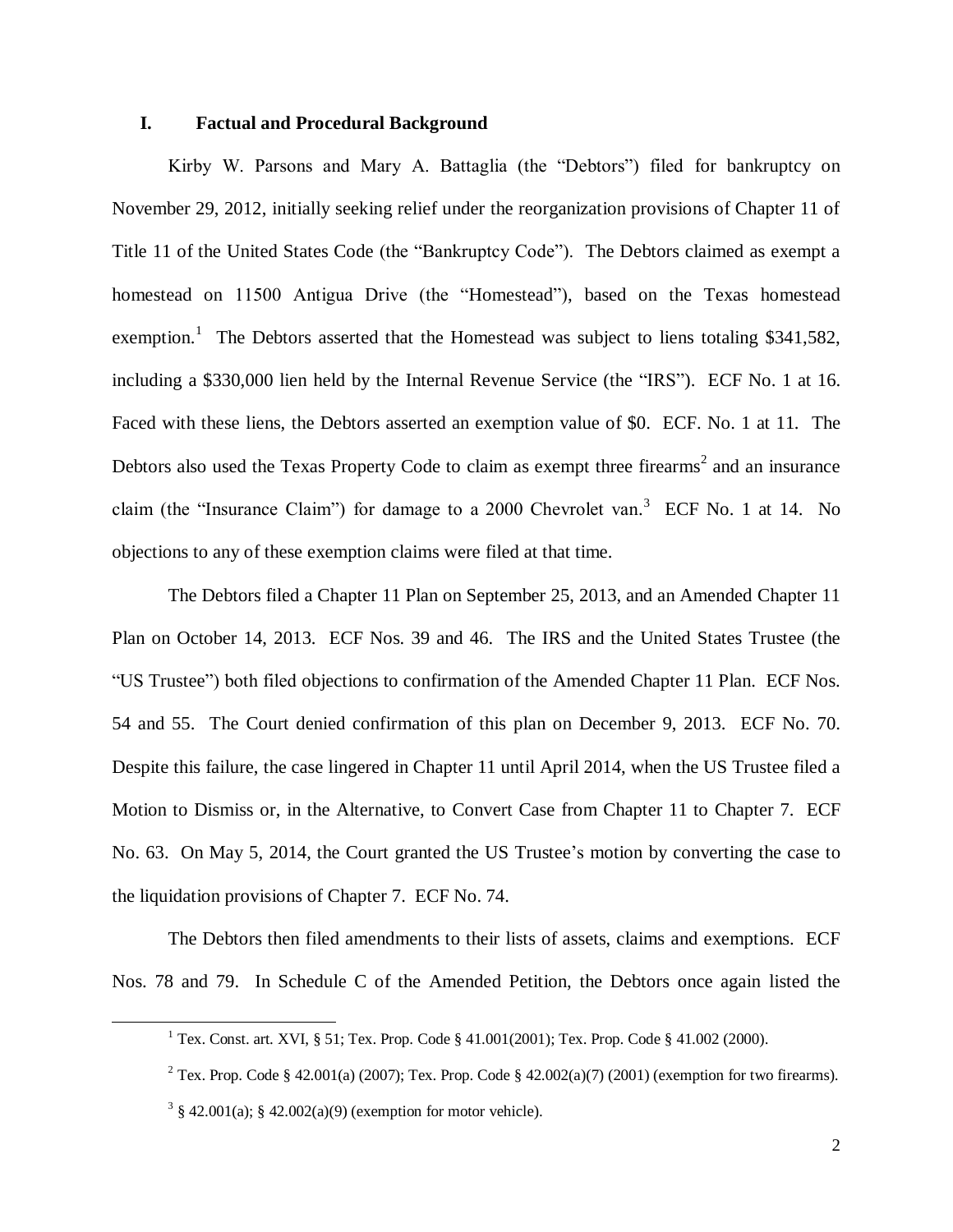Homestead, the firearms and the Insurance Claim (for vehicle damage) as exempt. ECF No. 79. The Debtors listed liens on the Homestead totaling \$282,954, including a \$276,832 lien in favor of the IRS and a \$6,122 lien in favor of the Travis County Tax Collector. ECF No. 79 at 13. However, and despite these liens, the Debtors changed the exemption value in the Homestead from \$0 to \$230,362. ECF No. 79 at 8.

The Chapter 7 Trustee (the "Trustee") held the meeting of creditors for the converted case on June 5, 2014. Thirty days later, the Trustee filed an objection to the Homestead, the firearms<sup>4</sup> and the Insurance Claim<sup>5</sup> exemptions. ECF No. 83. The Debtors filed a response on July 21, 2014. ECF No. 86. The Court held a hearing on August 19, 2014, and then took the matter under advisement.

One week prior to this hearing, the Debtors filed a Motion to Determine Tax Liability for the IRS claim that is secured by the Homestead. ECF No. 97. By granting that motion on September 25, 2014, the Court approved a settlement between the Debtors and the IRS, reducing the Debtor's tax liability to \$140,000. ECF No. 114.

## **II. Analysis**

 $\overline{a}$ 

## **A. The Trustee's Objection to Exemptions is Timely.**

The time for objecting to exemptions closed thirty days after the meeting of creditors in the Chapter 11 case, and on this basis, the Debtors initially argued that the Trustee's objection

<sup>&</sup>lt;sup>4</sup> The Debtors have agreed to amend this exemption to conform to the Trustee's objection.

 $<sup>5</sup>$  It is unclear whether the Debtors will be able to recover on the Insurance Claim. However, the right to</sup> assert and pursue this claim is a present asset and thus the dispute over this exemption is ripe. The Trustee argues that sections 42.001(a) and 42.002(a)(9) of the Texas Property Code can be used to exempt a debtor's vehicles, but not the proceeds from an insurance policy on those vehicles. As the Debtors note, "the proceeds of an insurance policy upon exempt property are not liable for debts of the insured…." *Mosley v. Stratton,* 203 S.W. 397, 398 (Tex. Civ. App. 1918). In *In re Leva*, 96 B.R. 723 (Bankr. W.D. Tex. 1989), the court noted that "Texas case law extends the personal property exemption," – which Debtors have opted to use in this case – "to the insurance proceeds paid upon the loss of an item otherwise exempt under the statute." *Id*. at 738 (citing *Mosley*, 203 S.W. at 398). *See also West v. Carlew (In re Carlew)*, No. H-12-0913, 2012 WL 3002197 at \*2 (S.D. Tex. July 23, 2012). The Trustee's objection as to the Insurance Claim is therefore denied.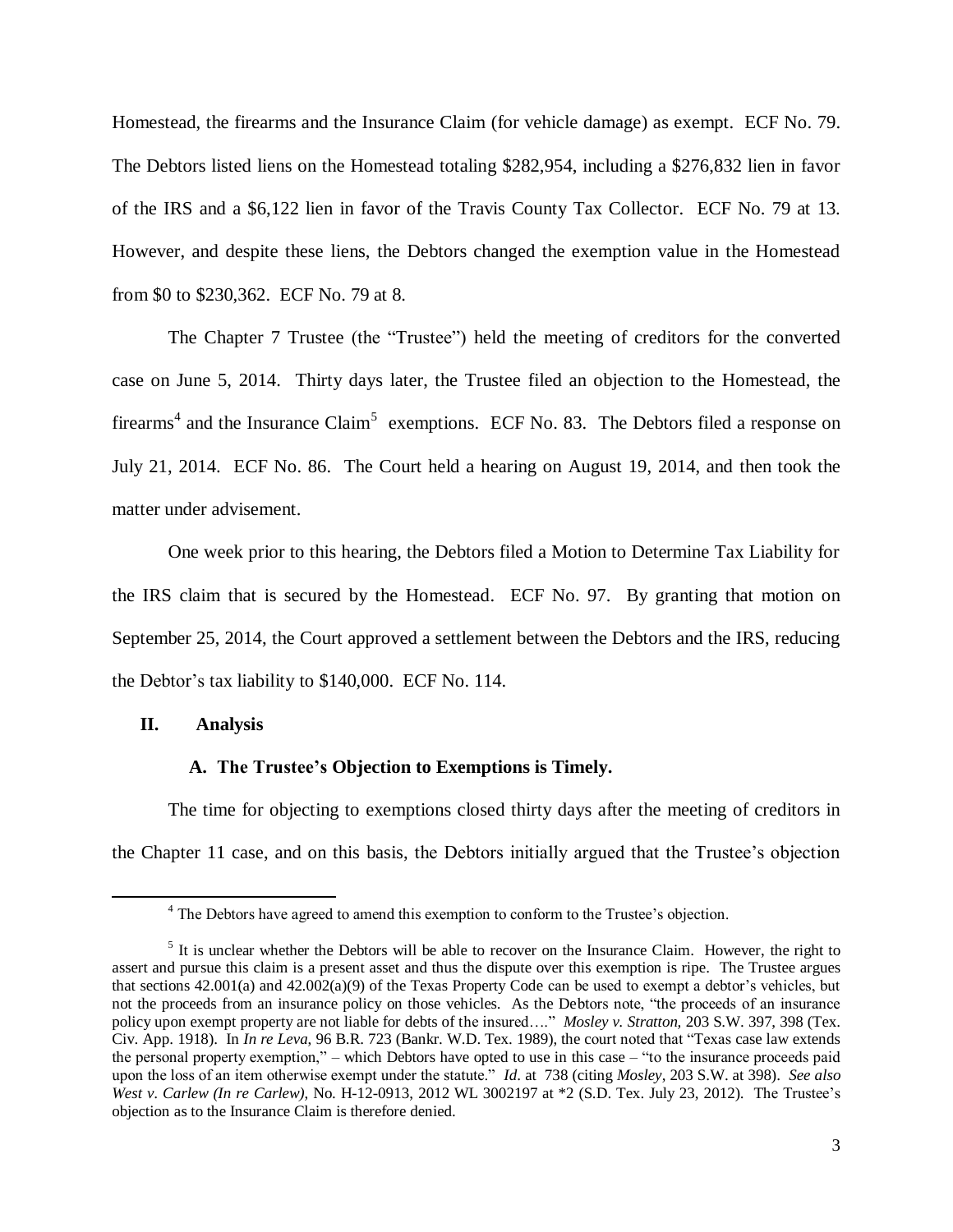was untimely. However, and as the Debtors ultimately conceded, converting the case to Chapter 7 re-opened the objection period. Fed R. Bankr. 4003(b)(1); Fed. R. Bankr. 1019(2)(b). The Debtors converted their case from Chapter 11 to Chapter 7 on May 5, 2014, and the postconversion meeting of creditors took place on June 6, 2014. The Trustee's objection was filed on July 2, 2014, within thirty days of that meeting, and was therefore timely under the Bankruptcy Rules.

#### **B. The Debtors' Homestead Exemption is Proper.**

The Trustee seeks to deny the Debtors' homestead exemption because if he can do so, the Homestead will remain property of the estate,<sup>6</sup> and he can then use section  $724(b)$  – which only applies to property of the estate – to sell the Homestead and use the proceeds of sale to pay his administrative expenses. There is some debate between the parties as to the necessity or appropriateness of this section 724(b) maneuver by the Trustee, but that debate is irrelevant; because the exemption is valid, the Homestead is not property of the estate, and section 724(b) does not apply.

#### **1. The Debtors have Equity in their Homestead.**

The Trustee argues that because the Debtors have no equity in their home, there is nothing to exempt. ECF No. 109 at 3. Based on the current valuation of the Homestead and relevant liens, this argument is unfounded. The Debtors value the Homestead at \$236,484. ECF Nos. 79 and 84. The Travis County Tax Collector asserts a \$6,122 claim secured by a lien on the Homestead. ECF No. 79. The IRS asserts a \$350,251.98 claim, which is partially secured by a \$276,832 lien on the Homestead. ECF No. 79 and Claim No. 3-3.

 $\overline{\phantom{a}}$ 

<sup>&</sup>lt;sup>6</sup> Although "the commencement of a bankruptcy case creates an estate comprising all legal and equitable interests in the property (including potentially exempt property) of the debtor as of that date," debtors may remove certain property from their estates by using state or federal exemptions. *Zibman v. Tow (In re Zibman),* 268 F.3d 298, 301 (5th Cir. 2001).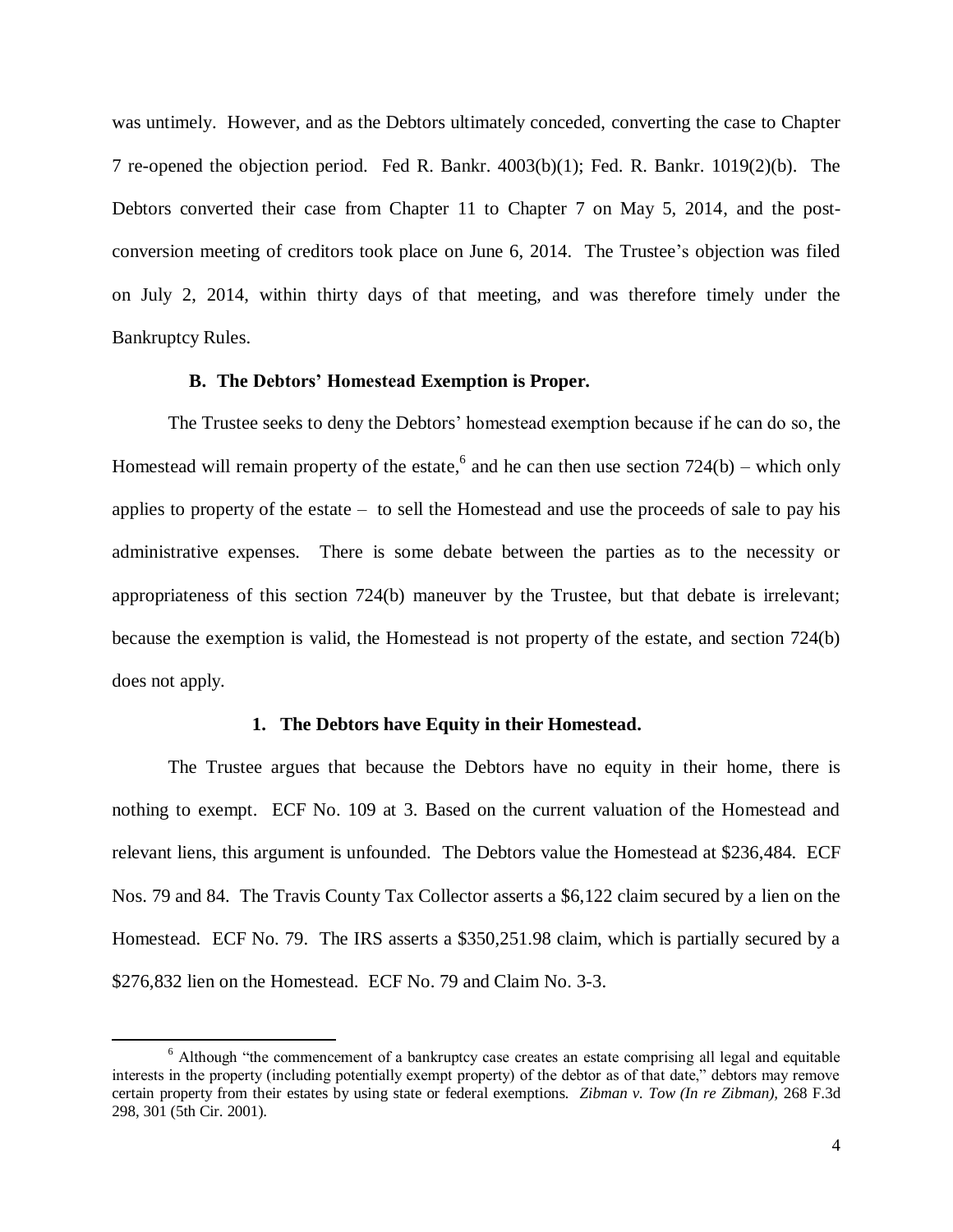As noted above, however, this Court approved an agreement between the Debtors and the IRS, in which the IRS agreed to "accept a payment of \$140,000 in full and final satisfaction" of the \$276,832 that the IRS claimed the Debtors owed for taxes from 1999 through 2009. ECF No. 114. This leaves the Debtors with approximately \$90,000 of equity in the Homestead. The IRS has not agreed to release the related tax lien until the full settlement amount of \$140,000 is tendered and may foreclose on the property if the Debtors default on their settlement payments. If the IRS does foreclose, however, the IRS may only collect the balance owed under the settlement. *Id.*

Although the Trustee has not addressed the pending settlement with the IRS, the Trustee could point out that under the "snapshot rule," the exemption should be determined by the facts and law in effect on the petition date. *Zibman v. Tow (In re Zibman),* 268 F.3d 298, 302 (5th Cir. 2001). Since the settlement with the IRS did not exist on the petition date, the Trustee might argue, it should not be considered in ruling on the exemption.<sup>7</sup> But even if the Court disregarded the IRS settlement, and found as a result that the Debtors have no equity in the Homestead, the exemption is valid.

### **2. Equity is not Necessary to Claim the Texas Homestead Exemption.**

Subject to a ten-acre size limit for urban homes, a Texan can make a home a homestead by using it as a homestead and intending it to be a homestead. *Border v. McDaniel (In re McDaniel)*, 70 F.3d 841, 843 (5th Cir. 1995); *Bradley v. Pacific Southwest Bank, FSB (In re Bradley),* 960 F.2d 502, 509 (5th Cir. 1992); *Niland v. Deason (In re Niland)*, 825 F.2d 801, 808 (5th Cir. 1987). The Trustee does not dispute that the Debtors' residence qualifies as a homestead based on its size and location. Nor does the Trustee dispute that the Debtors' intend

 $\overline{a}$ 

 $<sup>7</sup>$  Of course, the Fifth Circuit has interpreted the snapshot rule to allow the image in the petition date photo</sup> to include certain post-petition events, or at least the prospect of those events. *See Zibman,* 268 F.3d at 304 and *Frost v. Viegelahn (In re Frost)*, 744 F.3d 384, 386-87 (5th Cir. 2014).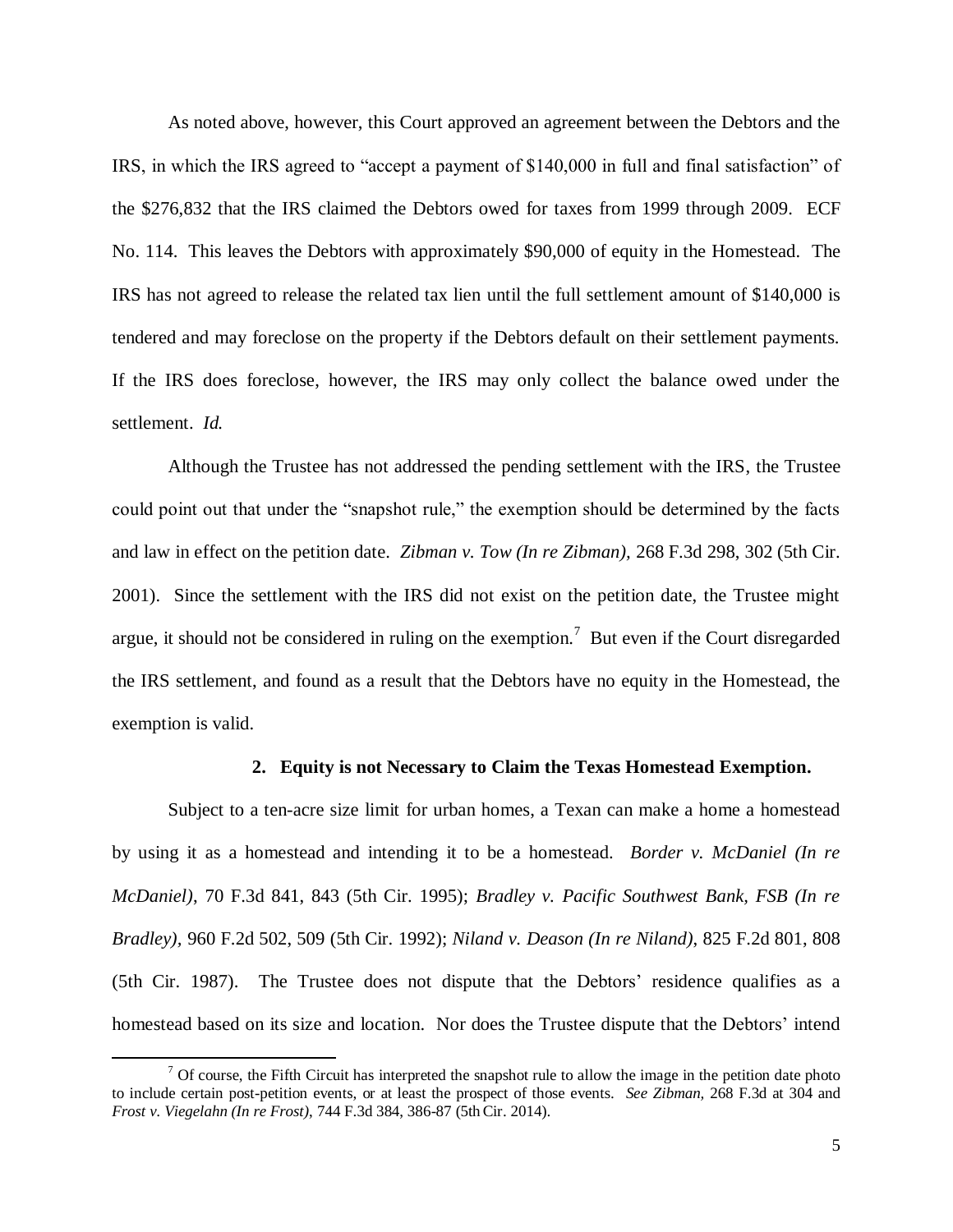to use their residence as a homestead, and are actually using it as such. Instead, the Trustee questions whether the Debtors can invoke homestead protection for a property in which they have no equity. This Court finds that they may.

According to the Trustee, because the Debtors have no equity in their homestead, they have no interest in the property to exempt. As the Trustee notes, courts have denied exemptions on this basis. *In re Messina*, 687 F.3d 74 (3d. Cir. 2012); *In re Reeves*, No. 10-02562-8-SWH, 2011 WL 841238, at \*1 (Bankr. E.D.N.C. Mar. 8, 2011) *aff'd sub nom*. *Reeves v. Callaway*, No. 5:11-CV-280-F, 2012 WL 10180780 (E.D.N.C. Aug. 14, 2012) *aff'd,* 546 F. App'x 235 (4th Cir. 2013). There is, however, a critical difference between the cases cited by the Trustee and the matter at hand; the debtors in those cases did not claim their exemptions under Texas law. The statutes relied on by the debtors in those cases limit protection to the debtors' interest in property up to a specified dollar amount. In contrast, the Texas homestead exemption extends to the property itself regardless of value.

As the Supreme Court held in *Schwab*, an exemption defined by the language "'interest' up to a specified dollar amount" does not give the debtor an exemption in the property itself. *Schwab v. Reilly*, 560 U.S. 770, 782 (2010). In *Messina*, the debtors opted to use the federal exemptions under 11 U.S.C. §  $522(d)(1)$  and  $(5)$ ,<sup>8</sup> which allow a debtor to protect "[t]he debtor's aggregate interest" in property up to a specified dollar amount. *Messina*, 687 F.3d at 76.

 $\overline{a}$ 

<sup>&</sup>lt;sup>8</sup> The federal exemption statute (then in effect) allowed a debtor to protect:

The debtor's aggregate interest, not to exceed \$15,000 in value, in real property or personal property that the debtor or a dependent of the debtor uses as a residence, in a cooperative that owns property that the debtor or a dependent of the debtor uses as a residence, or in a burial plot for the debtor or a dependent of the debtor.

<sup>11</sup> U.S.C. § 522(d)(1) (2000), *amended by* 11 U.S.C. § 522(d)(1) (2007 and 2010). "The debtor's aggregate interest in any property, not to exceed in value \$800 plus up to \$7,500 of any unused amount of the exemption provided under paragraph (1) of this subsection." 11 U.S.C. § 522(d)(5) (2000), *amended by* 11 U.S.C. § 522(d)(5) (2007 and 2010).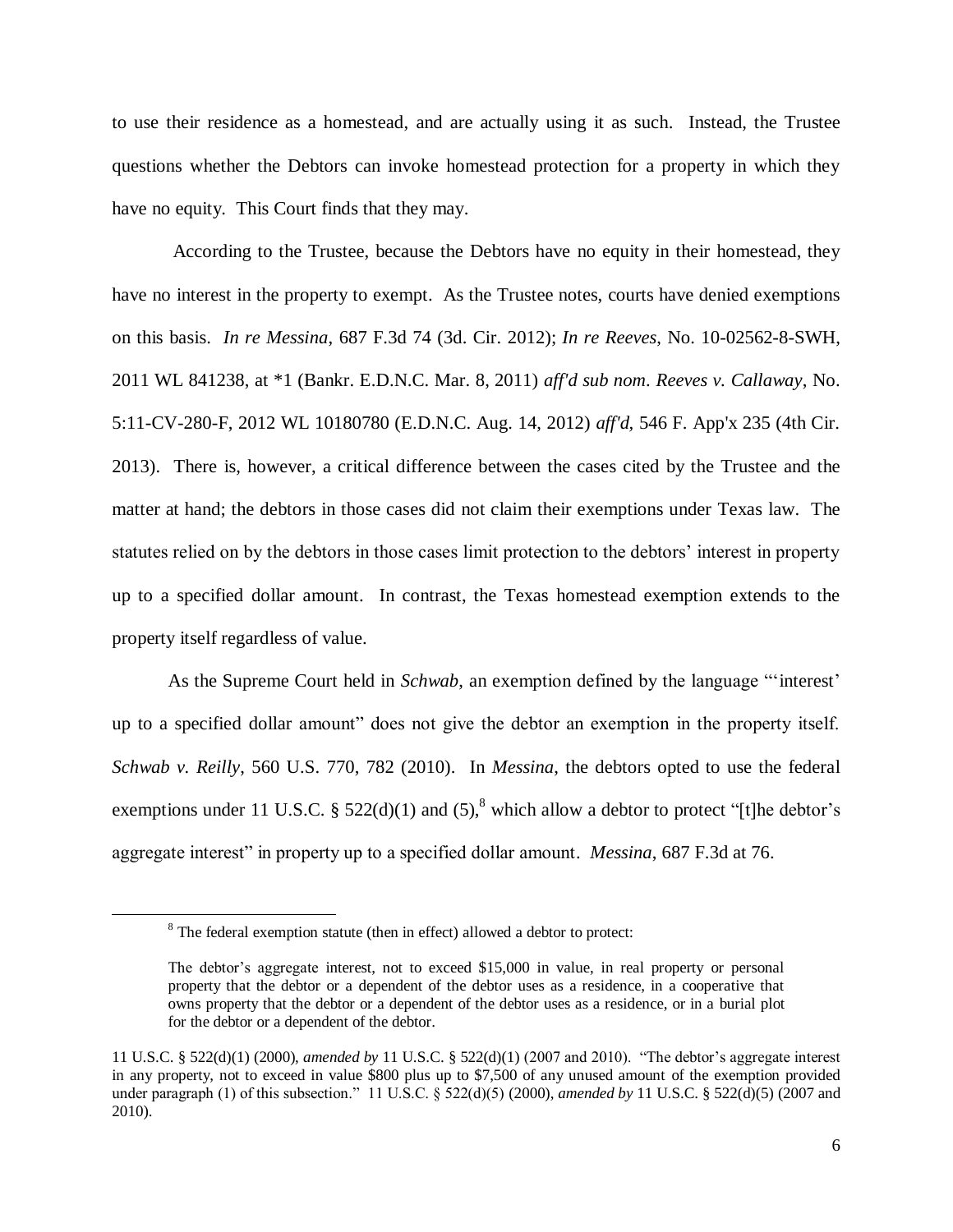In *Reeves*, the debtors claimed an exemption under North Carolina state law. *Reeves*, 2011 WL 841238 at \*1. Using language nearly identical to that used in the federal exemptions, the North Carolina exemption protects an interest in property up to a certain amount, but not the property itself.<sup>9</sup> When the Fourth Circuit later affirmed the *Reeves* decision, it emphasized "the distinction between exempting an asset itself … and exempting an interest in such asset…." *Reeves v. Callaway,* 546 F. App'x. 235, 239 (4th Cir. 2013) (citing *Schwab*, 560 U.S. at 781).<sup>10</sup> The Fourth Circuit found equity to be essential to the North Carolina exemption because it pertains to a limited interest in the property, "in contrast to exemptions which pertain to certain property in kind or in full regardless of value." *Reeves,* 546 F. App'x. at 237 (citing 11 U.S.C. § 522(d)(9); *Schwab*, 560 U.S. at 782).

Unlike the federal and North Carolina exemptions, Texas homestead law is not limited to an interest up to a specified amount. Tex. Const. art. XVI, § 51; Tex. Prop. Code § 41.002. "In Texas, homestead rights are sacrosanct." *McDaniel*, 70 F.3d at 843. The purpose of Texas homestead law is to provide "a secure asylum of which the family cannot be deprived by creditors." *England v. Federal Deposit Ins. Corp. (In re England)*, 975 F.2d 1168, 1174 (5th Cir.

 $\overline{a}$ 

N.C. Gen. Stat. § 1C-1601(a)(1) (2013). "The debtor's aggregate interest in any property, not to exceed five thousand dollars (\$5,000) in value of any unused exemption amount to which the debtor is entitled under subdivision (1) of this subsection." N.C. Gen. Stat.  $\S$  1C-1601(a)(2) (2013).

<sup>&</sup>lt;sup>9</sup> North Carolina's statute protects:

The debtor's aggregate interest, not to exceed thirty-five thousand dollars (\$35,000) in value, in real property or personal property that the debtor or a dependent of the debtor uses as a residence, in a cooperative that owns property that the debtor or a dependent of the debtor uses as a residence, or in a burial plot for the debtor or a dependent of the debtor; however, an unmarried debtor who is 65 years of age or older is entitled to retain an aggregate interest in the property not to exceed sixty thousand dollars (\$60,000) in value so long as the property was previously owned by the debtor as a tenant by the entireties or as a joint tenant with rights of survivorship and the former co-owner of the property is deceased.

<sup>&</sup>lt;sup>10</sup> *Reeves* was not selected for publication in the Federal Reporter. However, citation of unpublished opinions issued on or after January 1, 2007 is not prohibited or restricted. Fed. R. App. P. 32.1. *See also* 4th Cir. R. 32.1.